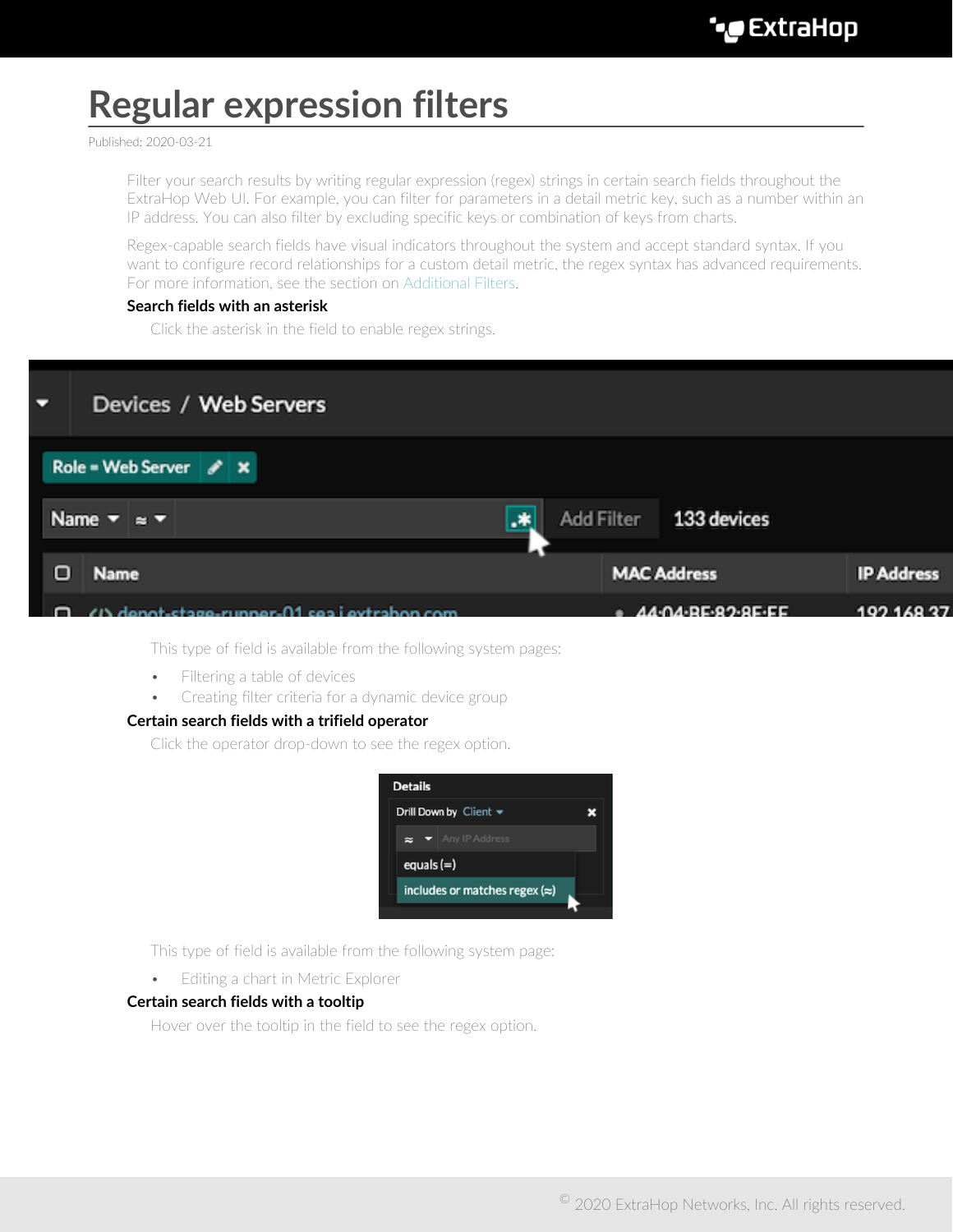# ExtraHop **@-**



This type of field is available from the following system page:

• Creating a threshold alert

The following table includes examples of standard regex syntax.

| <b>Chart Scenario</b>                                           | <b>Regex filter</b>                                              | How it works                                                                                                                                                                                           |
|-----------------------------------------------------------------|------------------------------------------------------------------|--------------------------------------------------------------------------------------------------------------------------------------------------------------------------------------------------------|
| Compare HTTP status codes 200<br>to $404$ .                     | (200 404)                                                        | Matches 200 and 404 codes<br>where the $ $ symbol serves as an<br>OR function.                                                                                                                         |
| Display any HTTP status code that [4]<br>contains a 4.          |                                                                  | Matches any value that contains<br>a 4. For example, this filter can<br>return 204 and 400 status codes.                                                                                               |
| Display all 500-level HTTP status<br>codes.                     | $^{\wedge}$ [5]                                                  | Matches any value that begins<br>with a 5. For example, this filter<br>can return 500 and 502 status<br>codes.                                                                                         |
| Display all 400 and 500-level<br>HTTP status codes.             | $^{\sim}$ [45]                                                   | Matches all values that begin with<br>a 4 or 5. For example, this filter<br>can return 400, 403, and 500<br>status codes.                                                                              |
| Display any HTTP status codes<br>except 200-level status codes. | $^{\wedge}$ (?!2)                                                | Matches all values except values<br>beginning with a 2, where $\wedge$ (?!)<br>specifies the range of results to<br>exclude. For example, this filter can<br>return 400, 500, and 302 status<br>codes. |
| Display any IP address with a 187.                              | 187.                                                             | Matches 1, 8, and 7 characters in<br>the IP address.                                                                                                                                                   |
| Review all IP addresses containing<br>187.18.                   | $187 \backslash .18 \backslash .$                                | Matches 187 and the character<br>. that follows the 187. For<br>example, this filter returns<br>results for 187.18.0.0.0,<br>180.187.0.0.0, or<br>187.180.0.0.0/16.                                    |
| Display any IP address except<br>187.18.197.150.                | $[^{\wedge}187.18.197.150]$                                      | Matches anything except<br>187.18.197.150, where<br>[^] specifies the exact value to<br>exclude.                                                                                                       |
| Exclude a list of specific IP<br>addresses                      | $[^{\wedge}187.18.197.150]$<br>187.18.197.151<br>187.18.197.152] | Matches anything except<br>187.18.197.150,<br>187.18.197.151, and<br>187.18.197.152, where the<br>symbol serves as an OR function                                                                      |